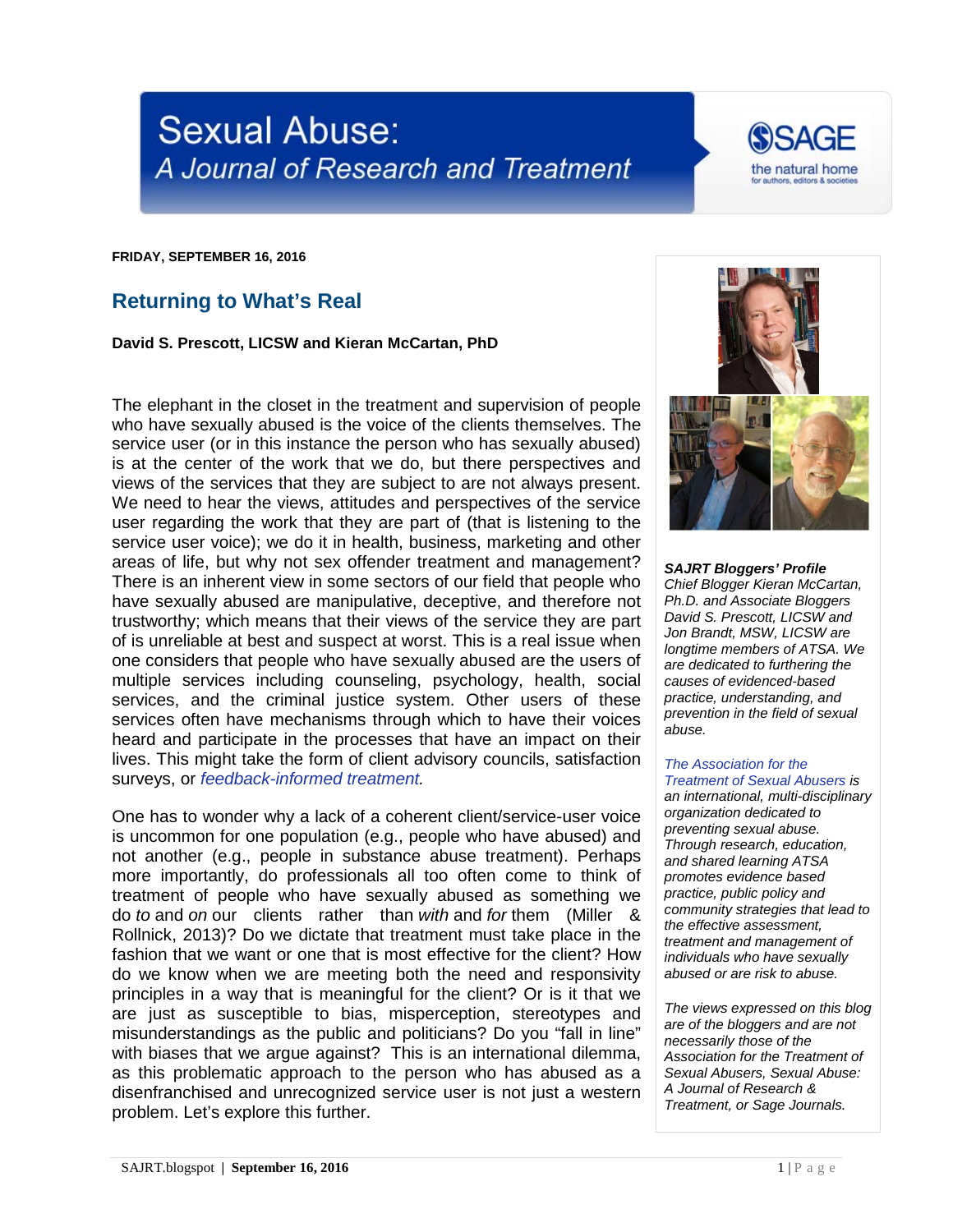A discussion of the role of Volunteer Probation Officers (VPOs) recently took place at the United Nations Asia and Far East Institute in Tokyo. VPO's are typically older and well-established citizens who mentor young offenders, from around Japan. The role of the VPO's is to assist the young offenders with their behavior, actions, and plans for the future. It is a system designed to provide support and bring about hope and accountability, even as the young offenders can be at risk for disengaging and participating minimally. During the panel discussion, one attendee asked what regrets the VPOs had about their work. The answers were as heart-rending as they were similar; each participant described a time when they had listened more effectively, worked harder to understand the young person, or helped them to achieve the goals that were meaningful to them and not just the legal system.

On their own, these responses are unsurprising, and resemble other human situations where desired outcomes aren't achieved, such as parents whose children haven't lived to their full potential or whose lives have ended early. What was striking among the VPOs was what was not said. Reflecting on their failures, no VPO regretted that their young charges had not gotten the diagnostic clarity, effective medication regimes, or the correct empirically supported protocols they needed. In further discussion of this fact, the VPOs acknowledged, as do all professionals, that diagnostic and treatment considerations are vital to success, but that the prevention of failure can reside in the moment-by-moment interactions that all professionals have with their clients.

Likewise, as we go to press with this blog, the Australian Psychological Society has just issued an [apology](https://nacchocommunique.com/2016/09/15/naccho-aps2016-australian-psychological-society-issues-a-formal-apology-to-aboriginal-and-torres-strait-islander-people/) to the indigenous peoples of that country. They state:

To demonstrate our genuine commitment to this apology, we intend to pursue a different way of working with Aboriginal and Torres Strait Islander people that will be characterized by diligently:

- Listening more and talking less
- · Following more and steering less
- · Advocating more and complying less
- · Including more and ignoring less
- · Collaborating more and commanding less

This sounds like good, old-fashioned therapy to us.

Underneath all of our clinical practices – indeed all helpful interactions – lies a particular kind of conversation. Our field is replete with examples of how professionals should speak with and be with clients. This can be a source of great fascination, from the earliest authors, through Carl Rogers' core conditions, Berg and de Shazer's focus on the seemingly simple search for solutions, and beyond. Wampold and Imel (2015) referred to the conversation as "perhaps the ultimate in low technology" (p. ix).

Obviously, not all conversations are helpful, even as they are central to all bona fide forms of psychotherapy (Wampold & Imel, 2015). Indeed, Lilienfeld (2007) has highlighted how some treatments can cause harm. What was central to the Japanese VPOs' assessment of their failures reflects what has been found in research into the therapeutic alliance (Hubble, Duncan, & Miller, 1999; Duncan, Miller, Wampold, & Hubble, 2010). That is, that the most helpful clinical practice takes place when there is agreement, from the client's perspective, on the nature of their relationship, the goals of their work, and the means by which they go about it. This view of the *working alliance* dates back decades (Bordin, 1979), although research has also emphasized the importance of delivering treatment in accordance with strong client values and preferences (e.g., Norcross, 2010). Indeed, importance of the alliance has long been recognized (Orlinsky & Rønnestad, 2005).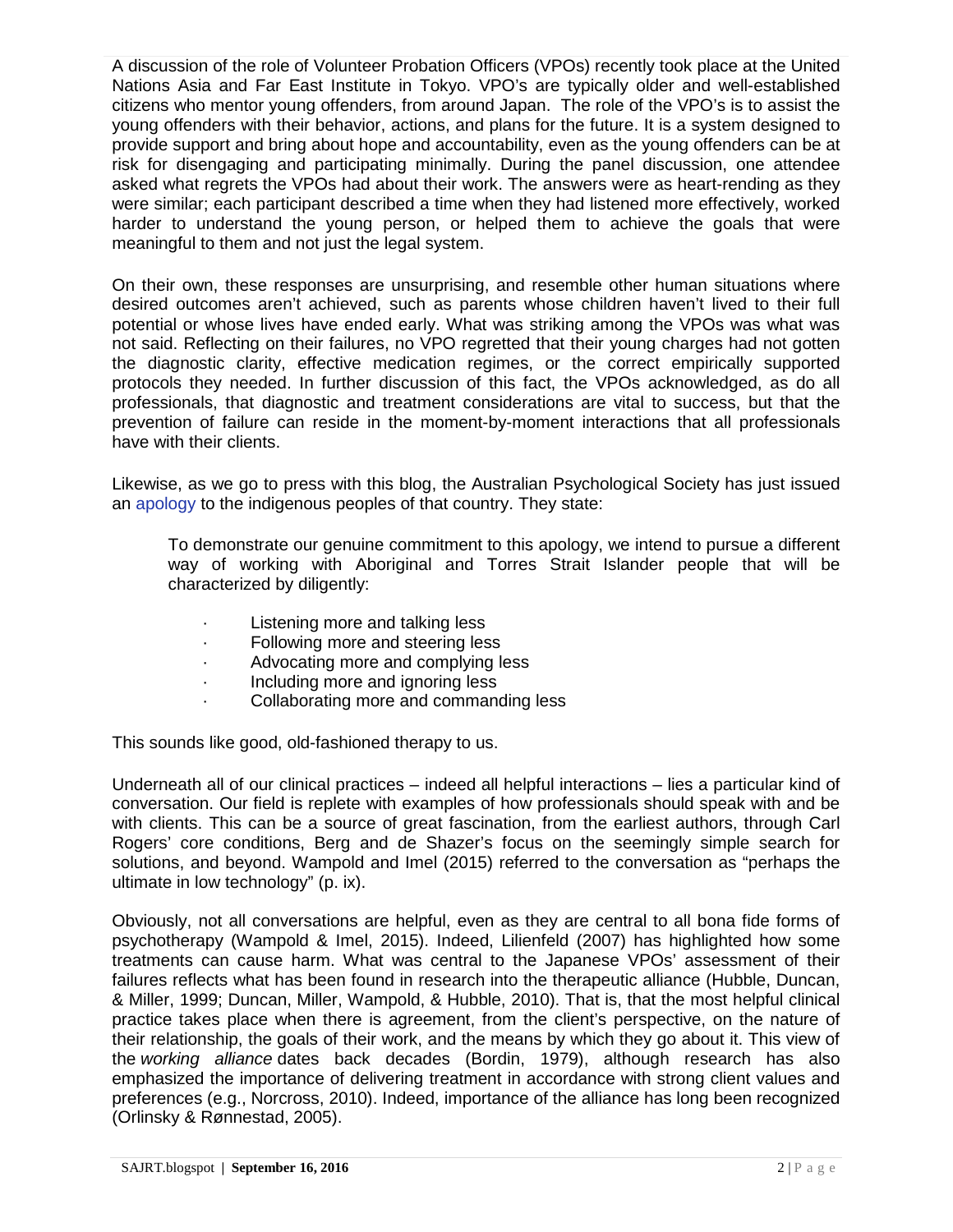These points seem worthwhile in the wake of recent discussions on ATSA's listserv regarding whether treatment "works" and with whom it is most likely to be effective. It often seems odd that professionals in our field rarely ask their clients about their beliefs as to whether the services they receive are helpful. Perhaps this is due to many professional's beliefs that asking about what does and doesn't work in treatment would open the door to discord or attempts at manipulation. Perhaps it's because many of us couldn't handle what our clients really think.

Likewise, as professionals we seem hesitant to get into debates about the service user voice evidence-based practices. In a recent conversation on the ATSA listserv a member noted the differences between the American Psychological Association's definition ("the integration of the best available research with clinical expertise in the context of patient characteristics, culture and preferences") and the more stringent standards for empirically supported protocols such as EMDR and DBT. In the end, understanding the treatment experience from the perspective of the client and working to ensure agreement on the goals and tasks of treatment as well as the nature of the working relationship may have as strong an evidence base as any other approach in the helping professions.

The need to understand, process and reflect upon the service user raises the important question - what is an appropriate evidence base? We spend a lot of time discussing the merits of psychometrics, clinical trials, Randomized Control Trails and downplay the importance of qualitative research. The common narrative in the field is about levels of significance and outcome measures, not necessarily about what was said in and about the treatment. Maybe the first think that we need to do, before listening to and acting, is to recognize the service user voice.

## **References**

- Alexander, M. (1999) Sex offender treatment efficacy revisited*. Sexual Abuse: A Journal of Research and Treatment,* 11, 101-116.
- Birdgen, A., Cucolo, H., (2011) The Treatment of Sex Offenders: Evidence, Ethics, and Human Rights, *Sexual Abuse: A Journal of Research and Treatment* 23(3) 295 –313.
- Duwe, G., & Goldman, R. (2009) The impact of prison-based treatment on sex offender recidivism: Evidence from Minnesota. *Sexual Abuse: A Journal of Research and Treatment,* 21, 279–307.
- Hanson, R.K., Harris, A.J.R., Helmus, L., and Thornton, D. (2014) High-Risk Sex Offenders May Not Be High Risk Forever, Journal of Interpersonal Violence, 29, 15,2792-2813.
- Kim, B., Benekos, P., Merlo, A. (2016) Sex offender recidivism revisited: Review of recent metaanalyses on the effects of sex offender treatment. *Trauma, Violence, & Abuse*, 17: 105- 117.
- Levenson, J. (in press), Hidden challenges: Sex offenders legislated into homelessness.*Journal of Social Work.* Published online: June 22, 1016.
- Levenson, J. & Prescott, D.S. (2013) Déjà vu: From Furby to Langstrom and the evaluation of treatment effectiveness, *Journal of Sexual Aggression*.
- Lösel, F., & Schmucker, M. (2005) The effectiveness of treatment for sex offenders: A comprehensive meta-analysis. *Journal of Experimental Criminology, 1,* 117–146